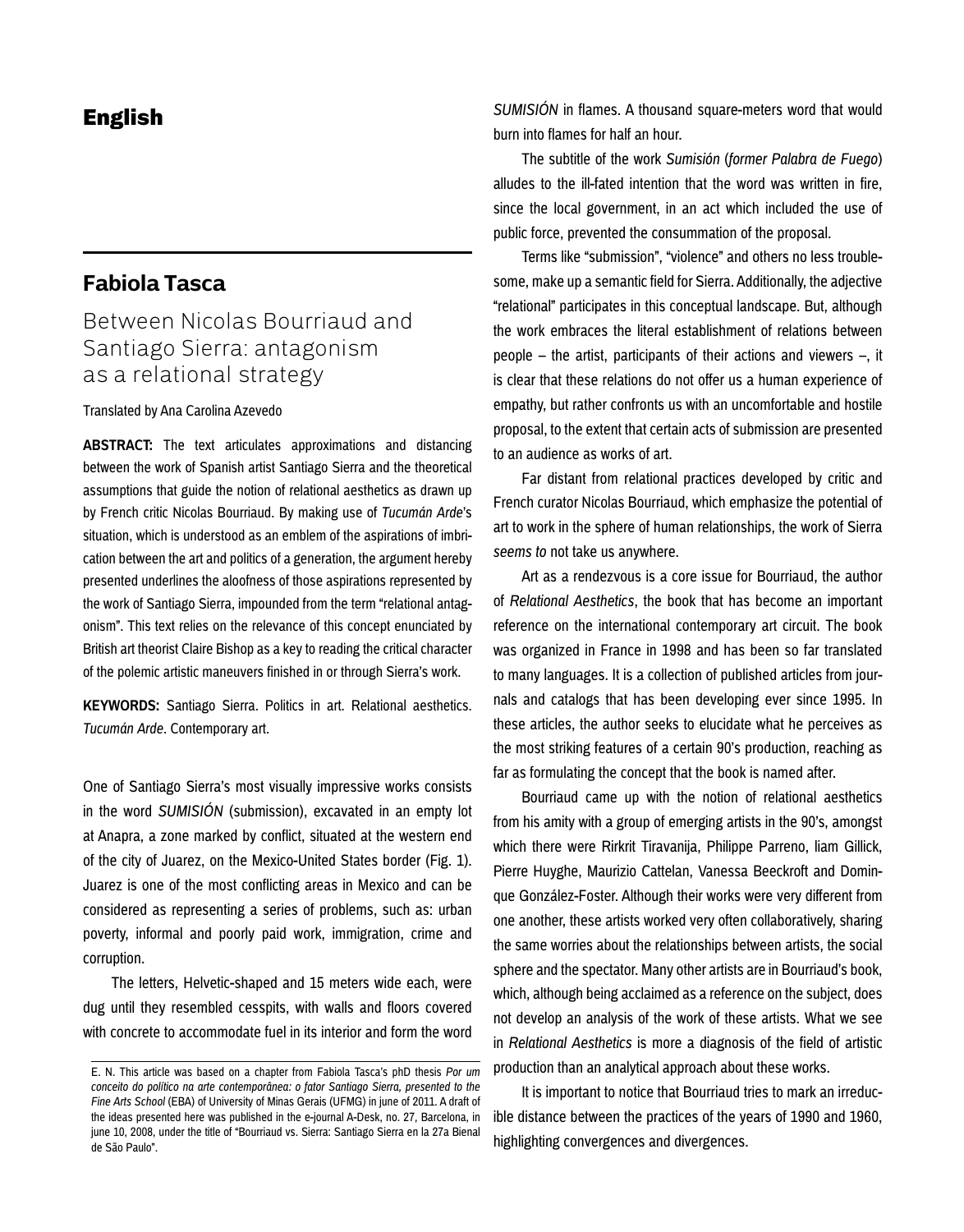The formation of social relations is a historical constant since 1960. The 90's resume this problematic, but without trying to come up with a definition of art, which was crucial to the decades of 1960 and 1970. The question is no longer to extend the limitations of art, but to test its resilience in the global social field. (BOURRIAUD, 2009, p. 43.)

Regarding Hal Foster's question, "how and where should political art be inserted?" (FOSTER .1996, p. 188.), Bourriaud would say that "social utopias and revolutionary hope gave way to everyday microutopias...", explaining that his understanding of the political character of the practices of 1990 is associated with the intention "to learn to inhabit the world better, rather than to try to build it from a preconceived idea of historical evolution" (BOURRIAUD, 2009, p. 18.). Inhabiting the world in a possible way instead of having the will to change it; would that be a reading of Bourriaud's book?

According to one perspective, this reading might sound too modest, and, to some, too convenient. So this is what one may expect from art? No riots or dissatisfaction, no ambition to change, just the discrete and safe movement of better inhabiting the world. Better to whom? That is questionable. This perspective would encompass Bourriaud's posture as vain, unable to promote revolution.

A revolution? Is that what this is about?

If we go back to the year of 1968, to an event we may consider symbolic, of the aspirations of cross between the art and politics of a generation, we will find ourselves facing an ensemble of artists that encompass the political as the work's proposal. For the artists involved in *Tucumán Arde* (Fig. 2) in '68, in Buenos Aires and Rosario, "political" means the engagement of an artist to a social, economic and political reality in which the artist wished to intervene.<sup>1</sup>

*Tucumán Arde* consisted in a series of actions that culminated in the public exhibition of visual, tactile and audible materials – in the context of a Union – that testified a situation of imperfectly developing that was over the province of Tucumán due to the closing of sugar mills and other measures taken by the government of Ongania. It was the biggest collective enterprise of Argentine avantgarde artists in the 90's. It was a collective proposal of production of a counter-informational circuit that contradicted Ongania's military government official propaganda on the situation, and was driven at a distinct audience from the usual art public, coming between an audience which included popular sectors.2

*Tucumán Arde* represented the culmination of a series of situations that, throughout the year of 1968, brought Argentine political artists closer. The movement, called *Itinerário de 68,* is a sequence of productions and public interventions carried out between April and December this year–reveals a growing estrangement of artists in regards to art institutions, until the definitive breakup exemplified with the exhibition.

The social problem caused by the closing of the sugar mills [in Tucumán], the consequent mass unemployment and protests of the population conducted by a combative trade union sector were questions that formed part of the political agenda these days.<sup>3</sup>

"These days" refers to the time when "everything was political", an era during which it was believed that everything concerned the powerful ones and their organization. An era that fought the artistic autonomy status, understood as the absence of social function, and evaluated the "quality" of art because of its effectiveness. Maria Angelica Melendi stresses that there was a wave of outrage washing down the decade,

a trait that aligned the Cuban revolution, the *Black Panthers*, the movements against the Vietnam war, the Bolivian *guerilla*, May 68, the student revolution that exploded throughout the continent, from Tlatelolco and Berkeley to Rio de Janeiro, São Paulo, Montevideo, Cordoba, Buenos Aires. [...] The power of art as a political thing has never been so credited. (MELENDI, 1999, p. 134-135)

Nelly Richard defines the character of art and political relationship we have found diagrammed in the context of the 60's, in Latin America, as a polarization between "art of compromise" and "art of vanguard":

"Art of compromise" responds to the ideological world of the 60's in Latin America and requests that the artists put their creativity at the service of the people and the revolution. Therefore, not only the artist must fight against the forms of bourgeois art of alienation and the commodification of artwork, but should also help in the process of social transformation that "represents" (speaking for and in place of) the class interests of the privileged subject of revolution: the people. [...] According to that period's art of sociology, inspired by Marxism, the work should be a reflection of society, and a vehicle for the message of the artist that spells out her social engagement through the art conceived as an instrument of cultural agitation that must be functional to political activism. The theoretical tradition of Marxism which informs the thinking about art and society of the year of 1960 is characterized by a "content"

<sup>1.</sup> For further understanding of *Tucumán Arde*, consult Longoni and Mestman, 2008. 2. More than a thousand people came (LONGONI; MESTMAN, 2008, p. 200).

<sup>3. &</sup>quot;El problema social causado por el cierre de los ingenios azucareros, el consiguiente desempleo masivo y las protestas de la población acaudillada por un combativo sector sindical, eran cuestiones que formaban parte de la agenda política de esos días." (LONGONI; MESTMAN, 2008, p. 180).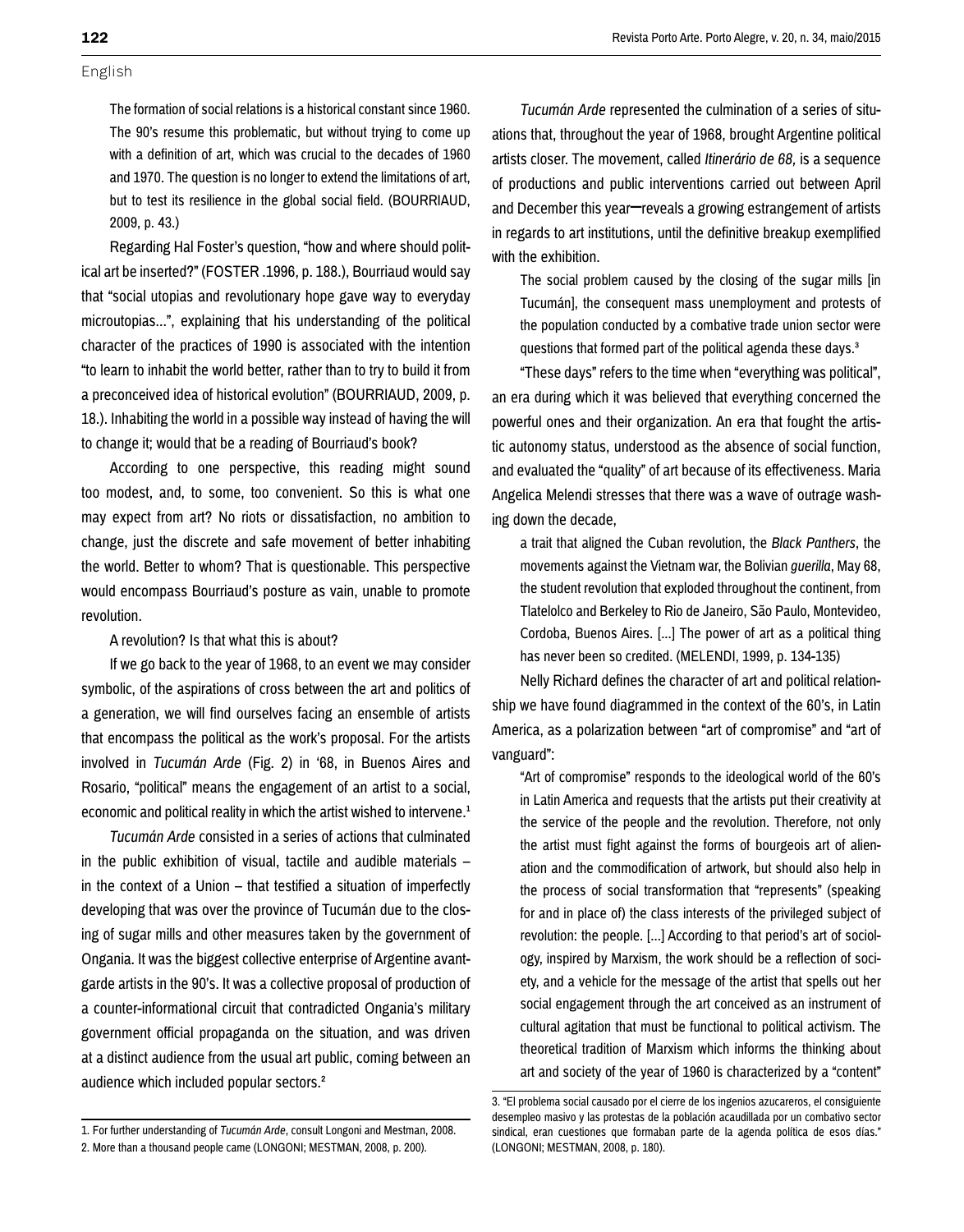**123**

approach to work: a work whose (theme) pictures should form an aligned worldview with the people and the revolution as transcendental meanings. For the compromised rhetorics of art, ideology – contents and representation – precedes the work as if it should *illustrate*, be put into images.<sup>4</sup> (RICHARD, 2010)

However, although we are able to find elements that encompass Richard's characterization in *Tucumán Arde*, one should understand it precisely in these terms, since the "itinerary of 68 had put into play an intervention of art as action, rather than as illustration" (LONGONI; MESTMAN, 2008, p. 314). *Tucumán Arde* is best characterized as "art of vanguard", in the sense that it "does not seek to reflect social change, but anticipate and prefigure it, using aesthetic transgression as an anti-institutional detonator"5 (RICH-ARD, 2010).

In its communication on the first national meeting of art of vanguard, in Rosario, León Ferrari explains what the artists involved in *Tucumán Arde* expected of art, at that moment, and how they understood it as action:

Art will be neither beauty nor novelty; art will be efficacy and disturbance. An accomplished work of art will be that which, in the artist's environment, can make an impact similar to the one caused by a terrorist act in a country struggling for its freedom.<sup>6</sup> (FERRARI, 2005, p. 27)

As accounted by Ana Longoni and Mariano Mestman (2008, p. 157), people from Rosario and Buenos Aires involved in *Tucumán Arde*7 discussed a "new aesthetic" that encompassed their inten-

5. "A diferencia del arte comprometido, el arte de vanguardia no busca *reflejar* el cambio social (un cambio ya dinamizado por la transformación política de la sociedad) sino anticiparlo y prefiguarlo, usando la transgresión estética como detonante antiinstitucional". (RICHARD, 2010).

tions in promoting a merge between art and life; what implied for them to conceive an art entered into a process perceived as revolutionary. Under such a perspective, therefore, they resume something of the ideal of historical vanguards to bring art into the vital praxis.<sup>8</sup>

However, the work categorized as relational databases aren't interested in expanding the boundaries of art. Relational art seeks to establish encounters between people, in which the meaning is elaborated collectively rather than being drafted into the private space of individual consumption. Instead of a one-to-one relationship between the work and the spectator, situations in which viewers are addressed as a collective are proposed. The work of Rirkrit Tiravanija, in which he cooks vegetables or noodles to people in museums or galleries, is an example of such.

According to Claire Bishop's comment (2004, p. 56), in *Untitled (Still)*, held in 1992 at 303 Gallery, New York (Figure 3), Tiravanija moved everything he found in the Office of the gallery and in the warehouse into the exhibition space, including the Director, who was required to work in public, amongst the food and dinner smells. In the warehouse, he installed something that was called by one reviewer a temporary refugees' kitchen, with paper plates, plastic cutlery, kitchen utensils, gas canisters, two tables and some folding stools. In the gallery, he cooked *curries* for visitors and utensils and packages of food became the art that was displayed when he wasn't there.

Many critics and Tiravanija himself stress that this involvement of the audience is the main focus of the work. The food is a mediating element, something that allows a relationship of coexistence between the audience and the artist. Bishop points out that we perceive in Tiravanija the desire to not only destroy the distinction between the social and institutional spaces, but between the artist and the spectator. The phrase "*lots of people*" appears regularly on their lists of materials, and we are offered the chance to create a temporary community in many of these works.

As explained by Bishop, what underlies the theory around relational art, in which the work is considered a social form, capable of producing human relations, is the premise that certain participative proposals are superior to the optical contemplation of an object. "As

<sup>4.</sup> El "arte del compromiso", que responde al mundo ideológico de los 60 en América Latina, le solicita al artista poner su creatividad al servicio del pueblo y la revolución. El artista no sólo debe luchar contra las formas de alienación burguesas del arte y la mercantilización de la obra. Debe, además, ayudar al proceso de transformación social "representando" (hablando *por* y *en lugar de*) los intereses de clase del sujeto privilegiado de la revolución: el pueblo. [...] Para la sociología del arte de esa época, una sociología de inspiración marxista, la obra debía ser *reflejo de la sociedad*, vehículo del mensaje del artista que explicita su compromiso social a través del arte concebido como un instrumento de agitación cultural que debe serle funcional a la militancia política. La tradición teórica del marxismo que informa el pensamiento sobre arte y sociedad de los años 60 se caracteriza por una aproximación más bien "contenidista" a la obra: una obra cuyas figuras – temáticas – debían subordinarse a una visión de mundo alineada con el pueblo y la revolución como significados trascendentales. Para la retórica del arte comprometido, la ideología – contenido y representación – precede a la obra como el *dato* que ésta debe *ilustrar*: poner en imágenes. (RICHARD, 2010).

<sup>6. &</sup>quot;El arte no será ni la belleza ni la novedad, el arte será la eficacia y la perturbación. La obra de arte lograda será aquella que dentro del medio donde se mueve el artista tenga un impacto equivalente en cierto modo a la de un atentado terrorista en un país que se libera". (FERRARI, 2005, p. 27).

<sup>7.</sup> The situation of *Tucumán Arde* was intended to generate a circuit of counter information that denied the official propaganda of the government of Ongania. The proposal of the event was to awaken the consciousness of moviegoers about the situation of Tucumán, as opposed to the official propaganda, which hid the problems in the region.

<sup>8.</sup> The prospect of inserting *Tucumán Arde* in the context of conceptual art is controversial. Some researchers consider it a movement that dilutes the critical potential and the political action, which is understood as the culmination of a strong politicization of Argentine artists. The Conceptualismos do Sul/Sur [Conceptualisms of the South] Network – an international platform of work, thoughts and collective posicioning gathered in late 2007 by a group of 46 researchers and artists – develops arguments in this sense.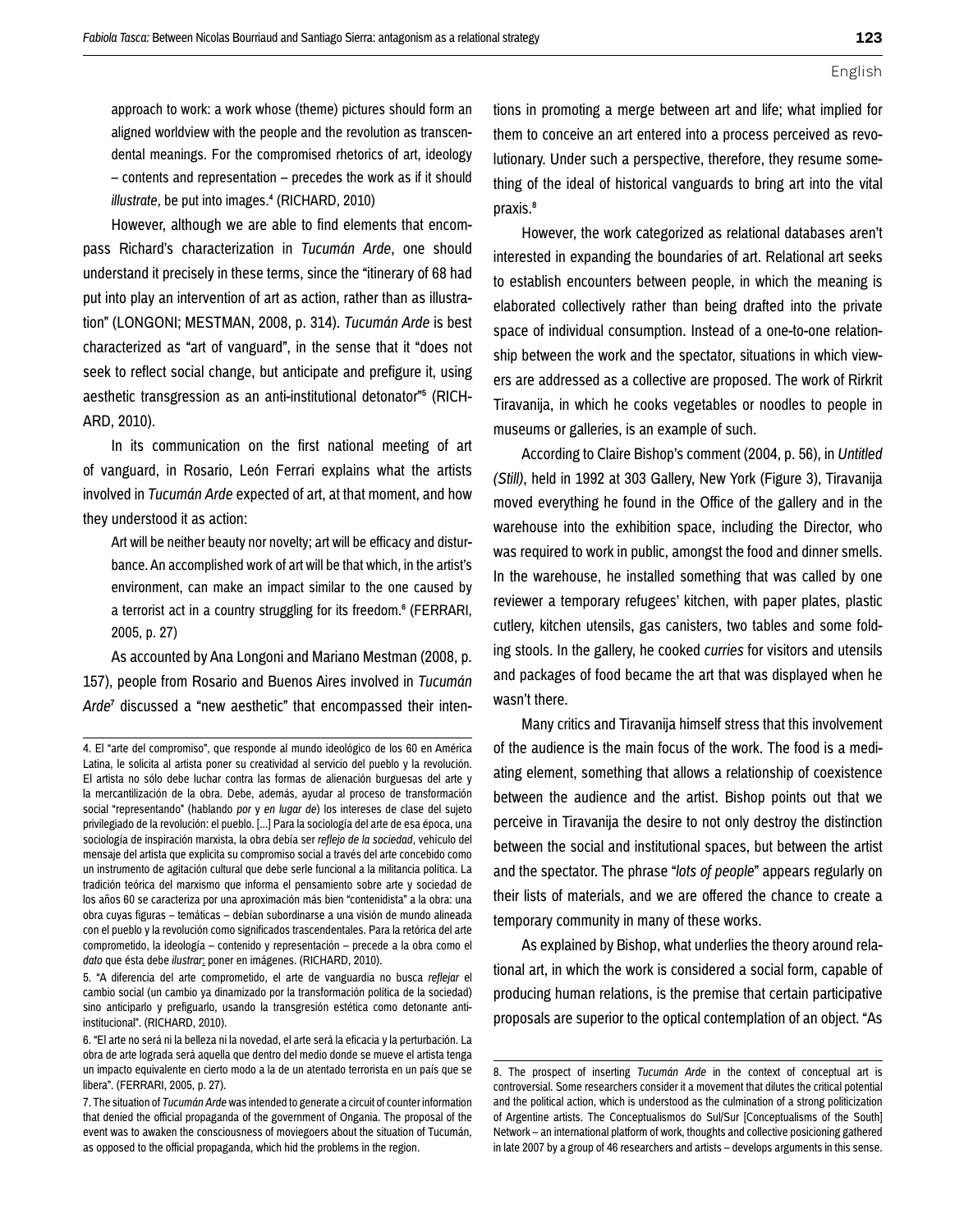a consequence, the work is understood to be a political in implication and emancipatory in effect". However, Bishop asks: "what kind of politics is at stake here?" And rushes to answer: "because the work is inclusive and egalitarian in gesture, "political" here implies an idea of democracy"9 (BISHOP, 2005, p. 118-119).

However, political theorists quoted by Bishop, such as Ernesto Laclau and Chantal Mouffe, have been busy in showing that "inclusiveness does not automatically equate with democracy: instead, the public sphere remains democratic only insofar as its naturalized exclusions are taken into account and made open to contestation." <sup>10</sup> For these theorists, a democracy does not imply the disappearance of antagonism between people.

Chantal Mouffe clarifies that the goal of democratic politics is to transform the "antagonism" by which relations are established, in terms of friend/enemy, in "agonism" by which the other is no longer perceived as an enemy, but as a rival: "as someone whose ideas we're going to fight, but whose right to defend such ideas we're not going to question"11 (MOUFFE, 2007, p. 19). In this sense, politics are far from being understood as a set of initiatives neutral techniques and procedures. Rather than that, it is a field where "the political" underlies as the dimension of antagonism present in every relationship.

Mouffe proposes a distinction between "the political" and "politics", punctuating that the first term is connected to the dimension of antagonism inherent in every human society.

[An antagonism that] can take multiple forms and arise in very diverse social relations. "Politics", in their turn, refers to the set of practices, discourses and institutions that strive to establish a certain order and organize human coexistence in conditions that are always potentially controversial, since they are affected by the "political" dimension.<sup>12</sup>

To deny this dimension of antagonism doesn't make it disappear, only leads to impotence on recognizing their different manifestations and on dealing with them. This implies that a democratic approach have to accept the indelible character of antagonism.<sup>13</sup>

As an elaboration in this sense, the work of Santiago Sierra seems exemplary. Unlike the emphasis on coexistence, in partnerships, in trade, in collaborations, Sierra invests in what Claire Bishop describes as "relational antagonism": a project of display of the uncomfortable relations that are characteristics of life under advanced capitalism.

To the extent that, as Mouffe Chantall clarifies, "the political" is not something located in a concrete landmark, but rather something that arises from any relationship, I believe the work of Sierra establishes a space for this emergency of the political, in accordance with the antagonism suggested by Mouffe.

There is nothing further away from Sierra's project than the ideas developed by Bourriaud: the assertion that art offers tools to understand the world in a different and, let us say, positive manner, and it may change one's perception of reality whilst allowing one to create new forms of sociability, offering alternatives to the dominant models like contemporary capitalism. And this is an important issue: the relational art seems to be understood by Bourriaud as a practice that lies outside the spectrum of market relations and capitalist that arranges everyday life. How could this be a possibility? An exhibition of art is understood as a space of swap open to the participation of those involved.

This is exactly the nature of contemporary art exhibition in the field of trade representations: it creates open spaces, generates a rhythm contrary to durations that organize everyday life, favors a kind of human exchange different from "communication zones" that are forced upon us. (BOURRIAUD, 2009, p. 23)

Claire Bishop did not seem to be convinced by this. She was very determined to criticize the work of Tiravanija and Liam Gillick and the speculation towards relational art by Bourriaud. She questions the kind of relations of change that are established in events such as Tiravanija's dinners. It is convenient to reproduce here Jerry Saltz's report in *Art in America* about his experience with Tiravanija's work at 303 Gallery:

At 303 Gallery I regularly Sat with or was joined by a stranger, and it was nice. The gallery became a place for sharing, jocularity and frank talk. I had an amazing run of meals with art dealers. Once I ate with Paula Cooper who recounted a long, complicated bit of professional gossip. Another day, Lisa Spellman related in hilarious detail a story of intrigue about a fellow dealer trying,

<sup>9. &</sup>quot;As a consequence, the work is understood to be political in implication and emancipatory in effect. But what kind of politics is at stake here? […] Because the work is inclusive and egalitarian in gesture, 'political' here implies an idea of democracy". (BISHOP, 2005, p. 118-119).

<sup>10. &</sup>quot;[…] inclusiveness does not automatically equate with democracy: instead, the public sphere remains democratic only insofar as its naturalized exclusions are taken into account and made open to contestation." (BISHOP, 2005, p. 119).

<sup>11. &</sup>quot;como alguien cuyas ideas vamos a combatir pero cuyo derecho a defender dichas ideas no vamos a cuestionar". (MOUFFE, 2007, p. 19).

<sup>12. &</sup>quot;puede adoptar múltiples formas y puede surgir en relaciones sociales muy diversas. La 'política', por su parte, se refiere al conjunto de prácticas, discursos e instituciones que intentan establecer un cierto orden y organizar la coexistencia humana en condiciones que siempre son potencialmente conflictivas, ya que se ven afectadas por la dimensión de 'lo político'". (MOUFFE, 2007, p. 18).

<sup>13. &</sup>quot;Negar esta dimensión de antagonismo no la hace desaparecer, solo lleva a la impotencia al reconocer sus distintas manifestaciones y tratar con ellas. Esto explica que un enfoque democrático tenga que aceptar el carácter indeleble del antagonismo" (*ibidem*).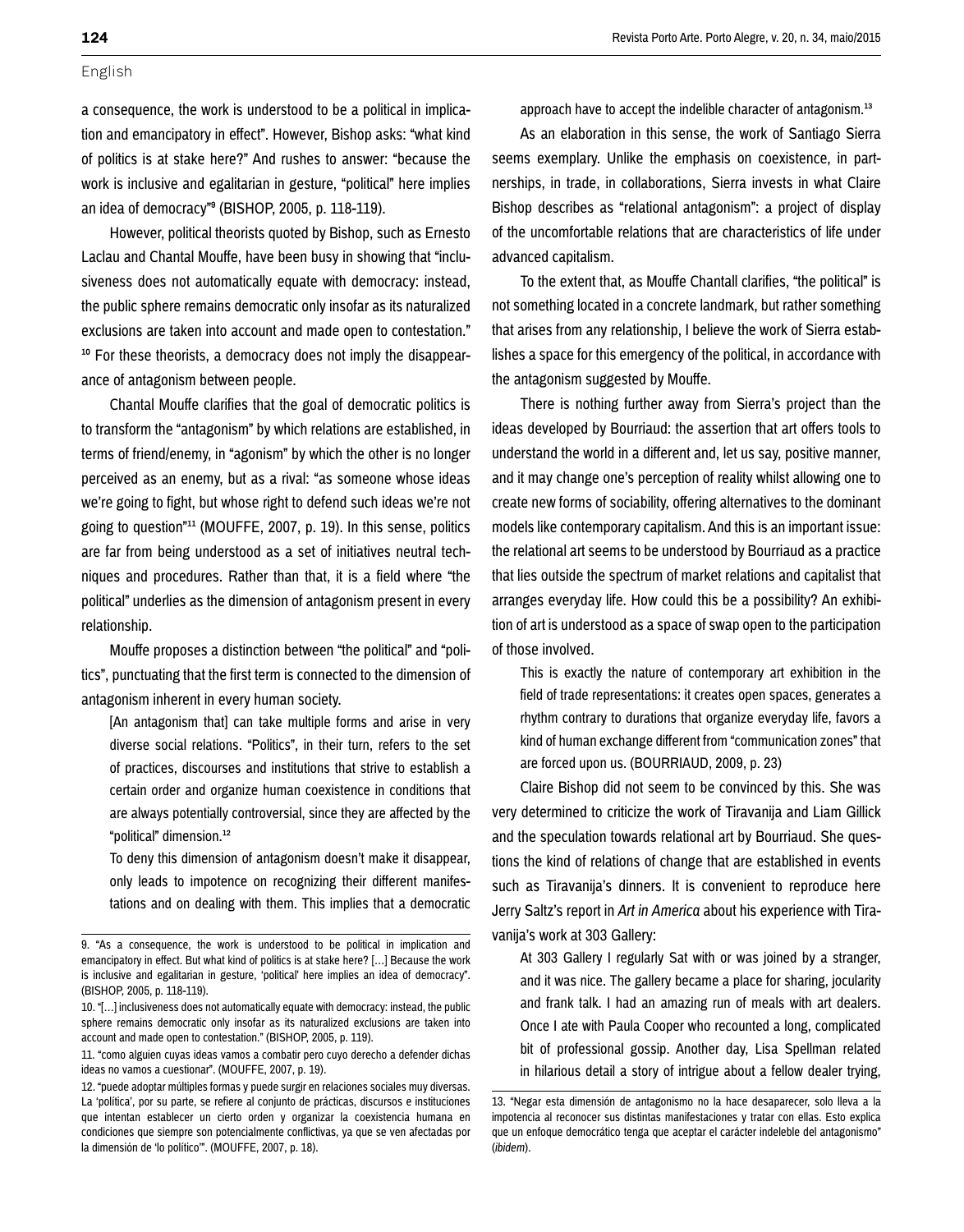unsuccessfully, to woo one of her artists. About a week later I ate with David Zwirner. I bumped into him on the street, and he said, "nothing's going right today, let's go to Rirkrit's". We did, and he talked about a lack of excitement in the New York art world. Another time I ate with Gavin Brown, the artist and dealer… who talked about the collapse of Soho–only he welcomed it, felt it was about time, that the galleries had been showing too much mediocre art. Later in the show's run, I was joined by an unidentified woman and a curious flirtation filled in the air. Another time I chatted with a young artist who lived in Brooklyn who had real insights about the shows he'd just seen.<sup>14</sup>

Bishop's criticism is based at pointing out that, although there is debate and dialogue in Tiravanija's culinary pieces, there are not enough friction, tension, or any other term that qualified it as democratic. The members of this temporary community, instituted by Tiravanija's action, already identified each other, insofar as they have in common the fact they all belonged to the art world.

Everyone has a common interest in art, and the result is art-world gossip, exhibition reviews, and flirtation. Such communication is fine to an extent, but it is not in and of itself emblematic of 'democracy'. To be fair, I think that Bourriaud recognizes this problem–but he does not raise it in relation to the artists he promotes: 'Connecting people, creating interactive, communicative experience', he says, 'What for? If you forget the 'what for?' I'm afraid you're left with simple Nokia art–producing interpersonal relations for their own sake and never addressing their political aspects.' I would argue that Tiravanija's art, at least as presented by Bourriaud, falls short of addressing the political aspect of communication.

Néstor García Canclini also criticizes Bourriaud's theory of relational aesthetics, arguing that he lacks a more solid social theory and, soon, a more complex reflection. As Bishop, his disagreement focuses on the quality of relationships imposed by relational exercises described by the French critic.

Temptation arises in the face of the unification of world without an unifying account, as in fundamentalism (and otherwise in relational aesthetics), kicking the harmonious communities where each one occupies its own place in its ethnicity or class, or in a conceived artistic field.15

Miguel Ángel Hidalgo Garcia puts in doubt Bishop's arguments, asking: "Is [the] art of Sierra and Hirschorn really more 'political' than Tiravanija's? Is the community created in the work entirely absent of relational conflict or difference, as ensured by Bishop?"16 And does it criticize Bishop's interpretation of Tiravanija's work, since it is exclusively based on the reading of a curator (Nicolas Bourriaud), and not in an effective movement analysis of the work of the artist. Also Liam Gillick (2006), in response to Bishop's criticism, rebuts the reading, accusing it to have been based on a questionable critical methodology, insofar it makes use of texts from periodicals and catalogs (usually more superficial and quick), when it comes to talk about his work and Tiravanija's while it is more systematic when arguing in favor of Sierra and Hirschorn.

Gillick's remarks are true, but I believe that the target of Bishop's criticism is the theoretical production by Nicholas Bourriaud. Tiravanija and Gillick appear as exemplary moments in which this criticism can be outlined and become visible.

On Hidalgo Garcia's suggestion that the community created in relational work is also populated by conflict and difference, I would say that it is a possibility, but the point is that Bourriaud does not approach it under this perspective and, in this sense, any inference is already a remake of the description of Bourriaud's project.

If we consider, then, that there is something about idealization in relational aesthetics, I propose that we analyze one of Sierra's works that goes against the idealization. The work displays certain political aspects of communication in an exemplary manner. It is *11 People Paid to Learn a Phrase* (Figure 4)*,* done in the *Casa de la Cultura de Zinacantán*, featuring eleven Tzotzil women who were paid to say to a video camera a sentence they did not understand, since they didn't fully understand Castilian Spanish. Sierra hired the women for two dollars each to sit in the courtyards of *Casa de la Cultura de Zinacantán,* located at a municipality belonging to the State of Chiapas. They were wearing their traditional outfits and repeated the following self-referential phrase: "I am being paid to say something, the meaning of which I do not know".

<sup>14. &</sup>quot;At 303 Gallery I regularly Sat with or was joined by a stranger, and it was nice. The gallery became a place for sharing, jocularity and frank talk. I had an amazing run of meals with art dealers. Once I ate with Paula Cooper who recounted a long, complicated bit of professional gossip. Another day, Lisa Spellman related in hilarious detail a story of intrigue about a fellow dealer trying, unsuccessfully, to woo one of her artists. About a week later I ate with David Zwirner. I bumped into him on the street, and he said, "nothing's going right today, let's go to Rirkrit's". We did, and he talked about a lack of excitement in the New York art world. Another time I ate with Gavin Brown, the artist and dealer… who talked about the collapse of Soho – only he welcomed it, felt it was about time, that the galleries had been showing too much mediocre art. Later in the show's run, I was joined by an unidentified woman and a curious flirtation filled in the air. Another time I chatted with a young artist who lived in Brooklyn who had real insights about the shows he'd just seen. BISHOP, Claire. Antagonism and Relational Aesthetics. *October*, Massachusetts, n. 110, fall 2004, p 67.

<sup>15. &</sup>quot;Ante el desorden del mundo sin relato unificador surge la tentación, como en los fundamentalismos (y de otro modo en la estética relacional), de retroceder a comunidades armoniosas donde cada uno ocupe su lugar, en su etnia o su clase, o en um campo artístico idealizado." (CANCLINI, 2010, p. 232).

<sup>16. &</sup>quot;¿es realmente el arte de Sierra o Hirschhorn más 'político' que el de Tiravanija? ¿está la comunidad creada en la obra relacional totalmente ausente de conflicto o diferencia, como asegura Bishop?. (HIDALGO GARCIA, 2005).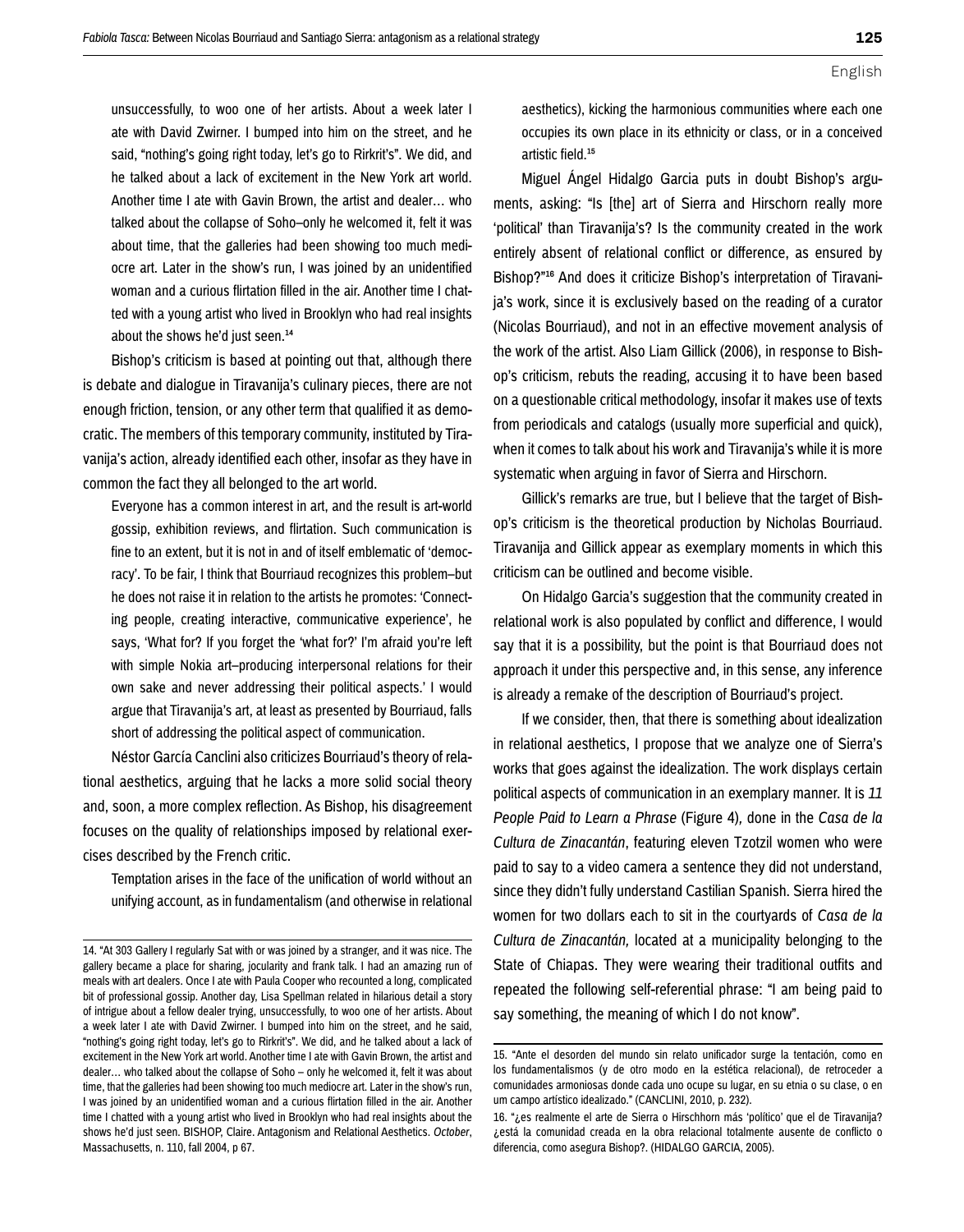As a result of this action, a video documenting it was produced. The video begins with the empty bench seats of *Casa de la Cultura*, the stationary camera documents the occupation of these seats by women. They arrive gradually, with their traditional attire, and one or two children also come up in the scene. There is a man, non-indigenous, that we can with his back to the viewer, orienting women. Then he disappears from the frame and we only hear his voice repeating over and over again the phrase for the women to repeat after him. The women obey the command, amidst laughter and with some difficulty, they shyly repeat the text.

There is no communication playing in Sierra's piece, only submission. Sierra's piece shows us that language is "an instrument of power and of action as much as communication". (BOUR-DIEU; EAGLETON, 1996, p. 295) It is the instrument of a symbolic violence,<sup>17</sup> as coined by Pierre Bourdieu. What we see in Sierra's piece is the dimension of antagonism that, as emphasized by Mouffe, is the base of the political scope. The piece highlights the process of imposition of the dominant language over the afflicted, as noted by Cuahthémoc Medina (2005. p. 110). Medina does a careful analysis of this work, using it as an example that Sierra's "political" can only be grasped if you look at the lack of morale in the actions it undertakes. Medina is arguing against some critics that address severe considerations of Sierra's work, due to the absence of "good intentions" in his procedures. Critics like Jerome Du Bois, Franklin Einspruch, or Cecilia Fajardo, the curator and art historian from Venezuela, assume a moral or political justification would have to be a logic part of the structure of Sierra's work. However, Medina's argument consists in emphasizing that this artist's work is political precisely because, on failing to include any trace of determined political militancy, it refuses to make allusions to any form of redemption.

We are therefore at the antipodes of the "political" as understood and articulated in *Tucumán Arde.* The Argentine artists of 68 do not only act according to certain assumptions, but also articulate them theoretically, explaining what they themselves understand as the place of art in society. In the Statement made by the avant-garde artists of the Committee for Artistic Action of the CGT (General Confederation of Workers) of the Argentines sets out the question of the function of art in capitalist society:

It will be said that what we propose is not art. But, what is art?

Is it perhaps an elite form of pure experimentation?

Is it a matter of works that claim to be caustic, but actually meet the needs of the bourgeoisie that consume them? Is art perhaps the words in books and the books in the libraries?

Dramatic actions on celluloid and on stage and these media in movie and other theaters?

The images in pictures and the pictures in the art galleries? All quiet, in order, in a bourgeois, conformist order; all useless. We would like to restore the words, the dramatic action, and the images, to places where they can fulfill a revolutionary role, where they will be useful, where they can be turned into "arms for the struggle".<sup>18</sup>

The diagnosis that these artists perform of the contemporary situation of art, at that moment, stressed the artist's isolation in the face of a complex and slow historical process that is responsible for the loss of its social function, a consequence of the divorce between artists and the society in the 19th century.<sup>19</sup> In this regard, Aracy Amaral presents quite congruent considerations with the calls of the artists involved in *Tucumán Arde*: "And as long as art doesn't rediscover its social function, it will continue in the service of the ruling classes, that is, those who hold economic and, therefore, political power" (AMARAL, 2003, p. 3).

The undeniable links between art and economic power or between art and ruling classes also serve as substance to the artistic production, as in Hans Haacke, as in Santiago Sierra, as in the production of art of institutional criticism, thus constituting an artistic production that feeds itself from the reflection about its limits and antinomies. If we consider that the access to art is a privilege of certain social circles, we can, in a sense, agree with Amaral and realize that art serves the interests of class distinctions that accumulate

¿Lo son acaso esas formas elitistas de la experimentación pura?

¿Son arte acaso las palabras en sus libros y éstos em las bibliotecas?

19. Aracy Amaral explains: "Prior to the artificer-artist separation, the one who started as an apprentice in a crafts corporation aimed at their own professionalization for one set goal: to be a royal painter, portraitist of the bourgeoisie, goldsmith, sculptor of commemorative pieces of personalities or events, producer of stained glass, furniture, constructor of images, upholsterer for luxurious environments, book illustrator, decorator, etc.From the 19th century on, after the Industrial Revolution and the advent of photography, we observed a change in the social function of art, and we saw artists (already precursors of a dysfunction?) that, while aiming at the sale of its production for its survival, paint in pure speculation (as the Impressionists did), without immediately concerned with the fate of their work ". (AMARAL, 2003, p. 4).

<sup>17.</sup> Symbolic violence is a concept devised by sociologist Pierre Bourdieu and defines a form of coercion rooted in the recognition of a determined imposition, whether economic, social or symbolic. An imposition that denotes how the dominant discourse leads individuals to position themselves in a certain way.

<sup>18. &</sup>quot;Se dirá que lo que proponemos no es arte. ¿Pero qué es arte?

<sup>¿</sup>Lo son acaso las creaciones pretendidamente corrosivas, pero que en realidad satisfacen a los burgueses que las consumen?

<sup>¿</sup>Las acciones dramáticas em el celulóide y la escena y éstos en los cines y teatros? ¿Las imágenes em los cuadros y éstos en las galerías de arte?

Todo quieto, en orden, en un orden burguês y conformista; todo inútil.

Nosotros queremos restituir las palabras, las acciones dramáticas, las imágenes a los

lugares donde puedan cumplir un papel revolucionario, donde sean útiles, donde se conviertan en 'armas para la lucha'." (LONGONI; MESTMAN, 2008, p. 236).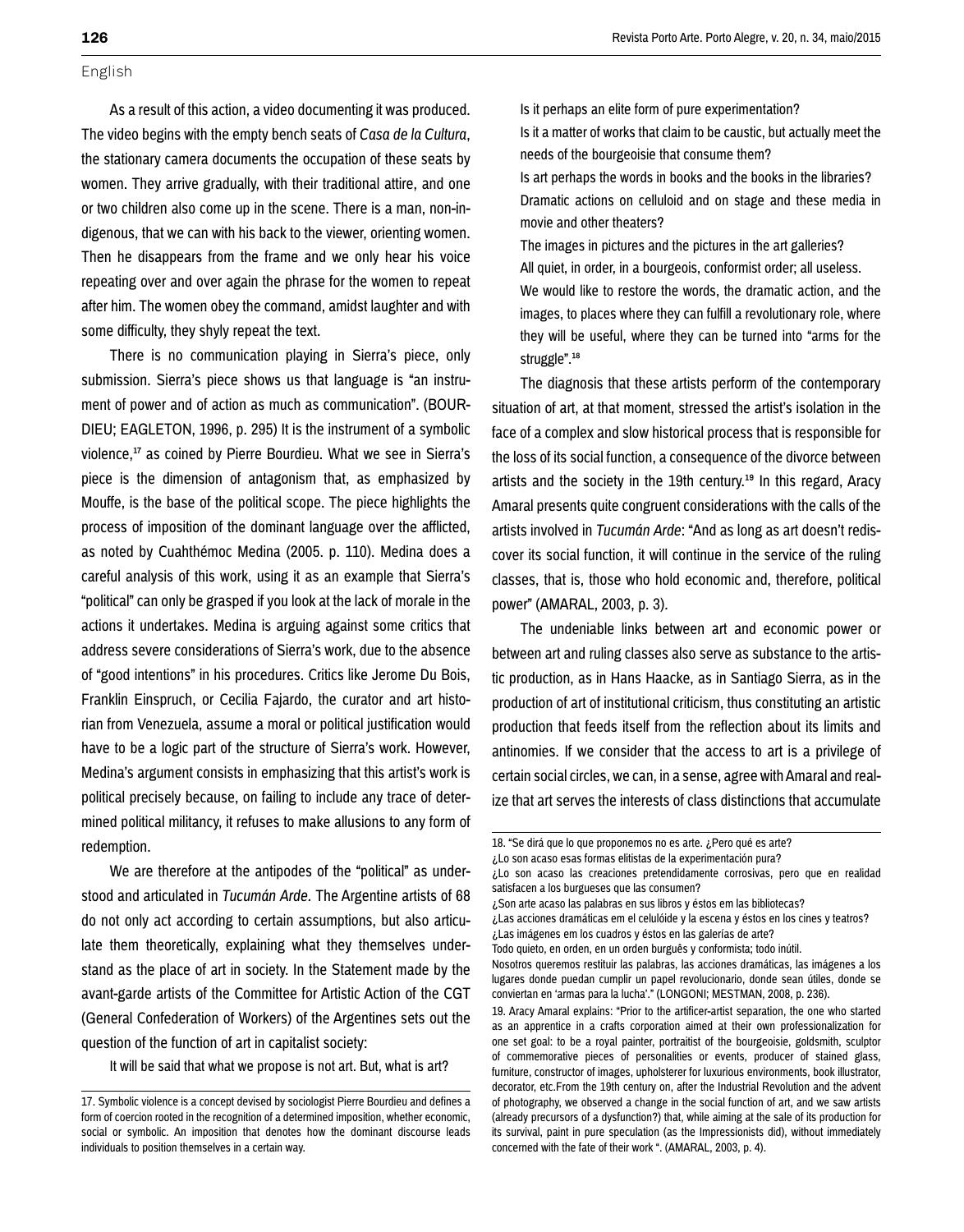cultural and financial capital. However, in another sense, isn't it possible that saying that art is at the service of the ruling classes would be to understand it narrow-mindedly and restricted to the complex role that art plays (or could play) in contemporary society?

In other words, I aim to question the claim for a "social function" of art. What I want to consider here is the possibility of art of developing a project for radical criticism against the capitalist bourgeois society, moved by an absence of social function, which I understand as something that points out an instrumental character of art. This is a risky tackle at the subject, since it seems to aim at disposing of any approaches to a relationship between art and society that are actually very welcome. But, my intention is merely to point to the concept of autonomy of art as a concept that deserves attention, if we are to assess the possibilities of the politicization of art.

Some will argue that the artist, as a producer of luxury goods, cannot articulate this radical critique the bourgeois capitalist society which is already part of the system it wants to criticize. But this is only reasonable if we consider an understanding of critique that takes for granted the distancing as a necessary condition for its exercise. In this regard, Nelly Richard brings relevant contributions:

It is true that the notion of *distance* – so crucial to the critical spirit – has become doubtful: there is no externality to capitalism became the system itself is a pure contiguity and promiscuity of signs invaded by its own branches of power and market. This means that there is no opportunity for art to distance itself, in matters of critic, from social-economics and techno-culture, thus occupying a crossing – *internal, as to the system* – from which the experience of seeing and thinking differs qualitatively from the programmed experience by dominant serialization modes? I don't think so. The critical and aesthetic must face the task of fostering a relationship in a sense to organize the materials of perception and consciousness according to alternate designs to those that are governing ordinary communication.<sup>20</sup> (RICHARD, 2010).

The relationship between art and politics is, therefore, an articulation understood distinctly at different times, in different historical artworks and in different critical readings. For the Argentine artists of 68, political art consisted of art made in the service of the socialist

revolution. For Nicolas Bourriaud, acting amid intersubjective relations is developing a political project. For Claire Bishop, intersubjective relations presuppose more roughness, more conflict, more questioning in order to be constituted in relationships that involve the "political".

Suddenly, I thought of the place that Santiago Serra's "politically incorrect" work could have occupied on the 27th. Bienal de São Paulo, articulated around the theme "Como viver junto" (How to Live Together)". Considering the "relational antagonism" promoted and reiterated as a strategy in his work, I had envisioned that his participation in this Biennial would be something like this essential question: Whether or not does one want to live with others.

### **REFERENCES**

- AMARAL, Aracy. *O dilema da desfunção da arte.* In: \_\_\_\_\_\_. *Arte para quê? A preocupação social na arte brasileira, 1930- 1970*: subsídios para uma história social da arte no Brasil. São Paulo: Studio Nobel, 2003.
- BISHOP, Claire. Antagonism and Relational Aesthetics. *October*, Massachusetts, n. 110, fall 2004, p. 51-79.
- BISHOP, Claire. *Installation Art: A Critical History*. New York: Routledge, 2005.
- BOURDIEU, Pierre; EAGLETON, Terry. *A doxa e a vida cotidiana: uma entrevista.* In: ZIZEK, Slavoj (Org.). *Um mapa da ideologia*. Rio de Janeiro: Contraponto, 1996.
- BOURRIAUD, Nicolas. *Estética relacional*. São Paulo: Martins Fontes, 2009.
- CANCLINI, Néstor Garcia. *La sociedad sin relato*: antropologia y estética de la inminencia. Buenos Aires, Katz Editores, 2010.
- FERRARI, Leon. El arte de los significados. In: \_\_\_\_\_\_. *Prosa Política*. Buenos Aires: Siglo XXI Editores Argentina, 2005, p. 27.
- FOSTER, Hal. *Recodificação*: arte, espetáculo e política cultural. São Paulo: Casa editorial paulista,1996.
- GILLICK, Liam. A Response to Claire Bishop's "Antagonism and Relational Aesthetics". In: *October Magazine*. Massachusetts Institute of Technology, n. 115, p. 95-106, 2006.
- HIDALGO GARCIA, Miguel Ângel. Curatorial Utopia. Agência Crítica. 2005. Available in: <http://agenciacritica.net/ archivo/2005/10/curatorial\_utop.php#comments>. Access in: 28 nov. 2010.
- LONGONI, Ana; MESTMAN, Mariano. *Del Di Tella a "Tucumán Arde": Vanguardia artística y política en el 68 argentino*. Buenos Aires: Eudeba, 2008.

MEDINA, Cuauhtémoc. Una ética obtenida por su suspensión.

<sup>20. &</sup>quot;Es cierto que la noción de *distancia* – tan crucial para el espíritu crítico – se ha tornado dudosa: ya no habría externalidad al sistema capitalístico porque el sistema mismo es pura contigüidad y promiscuidad de signos cuyas ramificaciones de poder y mercado lo invaden todo. ¿Quiere decir esto que ya no existe oportunidad para el arte de desmarcarse críticamente de lo económico-social y de lo tecno-cultural, ocupando una franja – *interna al sistema –* donde la experiencia de mirar y pensar difiera cualitativamente de la programada por los modos de serialización dominante? Creo que no. A lo crítico y lo estético les incumbe la tarea de estimular una relación con el sentido que organice los materiales de la percepción y la conciencia según diseños alternativos a los que rigen la comunicación ordinaria." (RICHARD, 2010).